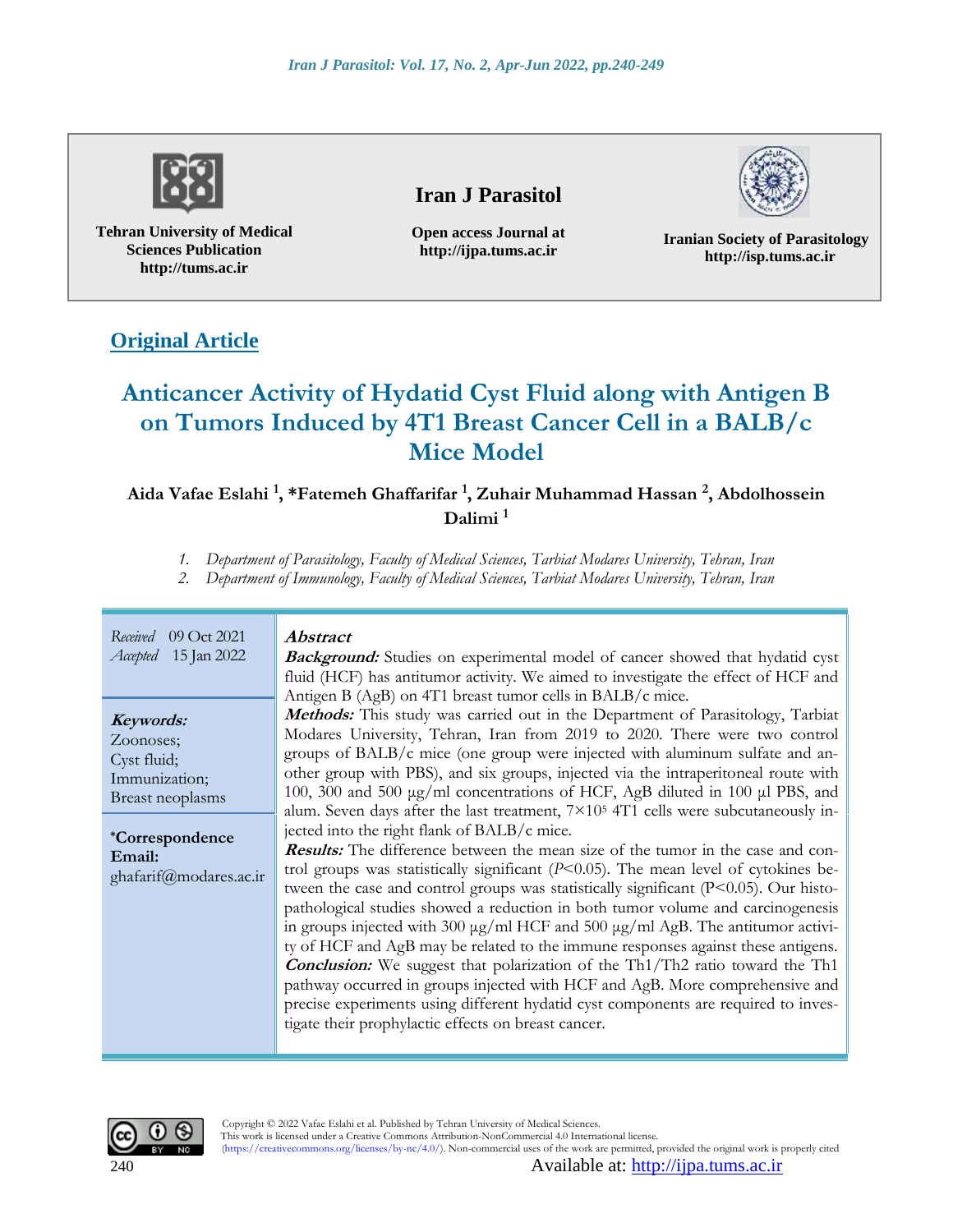# **Introduction**

ydatid cyst caused by the larval stage of the dog tapeworm, *Echinococcus granulosus*, is a neglected zoonotic infection of public health importance in both developing and developed countries of the world (1,2). It is a unilocular bladder filled with hydatid cyst fluid (HCF) and it grows in different organs, particularly in the liver and lungs (3,4). *H*

Breast cancer is among the most prevalent cancers of women in the world with a high mortality rate and is the second most common female malignancy (5). Public health approaches to breast cancer control have highlighted the important role of prophylactic measures and the need for practical, low-cost interventions with the least toxicity (6).

Among certain causes of cancer in humans, there are carcinogenic parasites such as *Schistosoma haematobium*, *Clonorchis sinensis* or *Opisthorchis viverrini*, which induce bladder cancer and cholangiocarcinoma, accordingly (7). Contrarily, the prophylactic effects of some parasitic infections on different malignancies have been demonstrated. The antitumor activity of several parasitic antigens such as *Toxoplasma gondii*, *Trypanosoma cruzi*, *Plasmodium yoelii*, and *Trichinella spiralis* is illustrated through experimental surveys  $(8,9)$ .

Several antigenic components within HCF have modulatory effects on the host immune response to support the development and survival of the parasite and also stimulate the cellular and humoral immune system in the host's body (10–12). Epidemiological studies have shown that HCF has antitumor effects  $(13-15)$ .

One of the other components of the hydatid cyst, Antigen B (AgB), is a 120–160 kDa oligomeric thermostable lipoprotein composed of three subunits at  $8/12$ , 16, and 20 kDa (16). As a potential protease inhibitor, AgB plays a major role in the reduction of neutrophil recruitment. It has been proved that neutrophil (NE) populations in the tumor microenvironment are highly involved in angiogenesis, tumor growth initiation, progression and metastasis (17).

Some of the parasitic antigens induce apoptosis through modulating the immune responses against metastasis, angiogenesis and proliferative signals (9). The current study was performed to evaluate the antitumor activity of HCF and AgB on 4T1 breast cancer cells in BALB/c mice.

### **Materials and Methods**

This study was conducted in the Department of Parasitology, Tarbiat Modares University, Tehran, Iran during February 2019- September 2020.

### **Ethical statement**

The current study was approved by the Ethical Committee of the Faculty of Medical Sciences, Tarbiat Modares University (Approval ID: IR.MODARES.REC1398.79).

### **Preparation of Hydatid cyst fluid**

Sheep hydatid cysts were obtained from abattoir of Guilan Province, Iran. Hydatid fluid was aspirated and collected under aseptic condition, centrifuged at 2000×g for 2 min at 4 °C and the supernatant was collected and dialyzed with 5 mM acetate buffer (pH 5) overnight at 4 ºC. The dialyzed fluid was centrifuged at 50,000 g for 30 minutes to remove the albumin. After that, the pellet was mixed with 0.2 M phosphate buffer (pH 8). Saturated ammonium sulfate was employed in order to remove immunoglobulins (18). A dialysis membrane (cut-off value 12,000) was used to concentrate the prepared sample. Thereafter, samples were pooled and protein concentra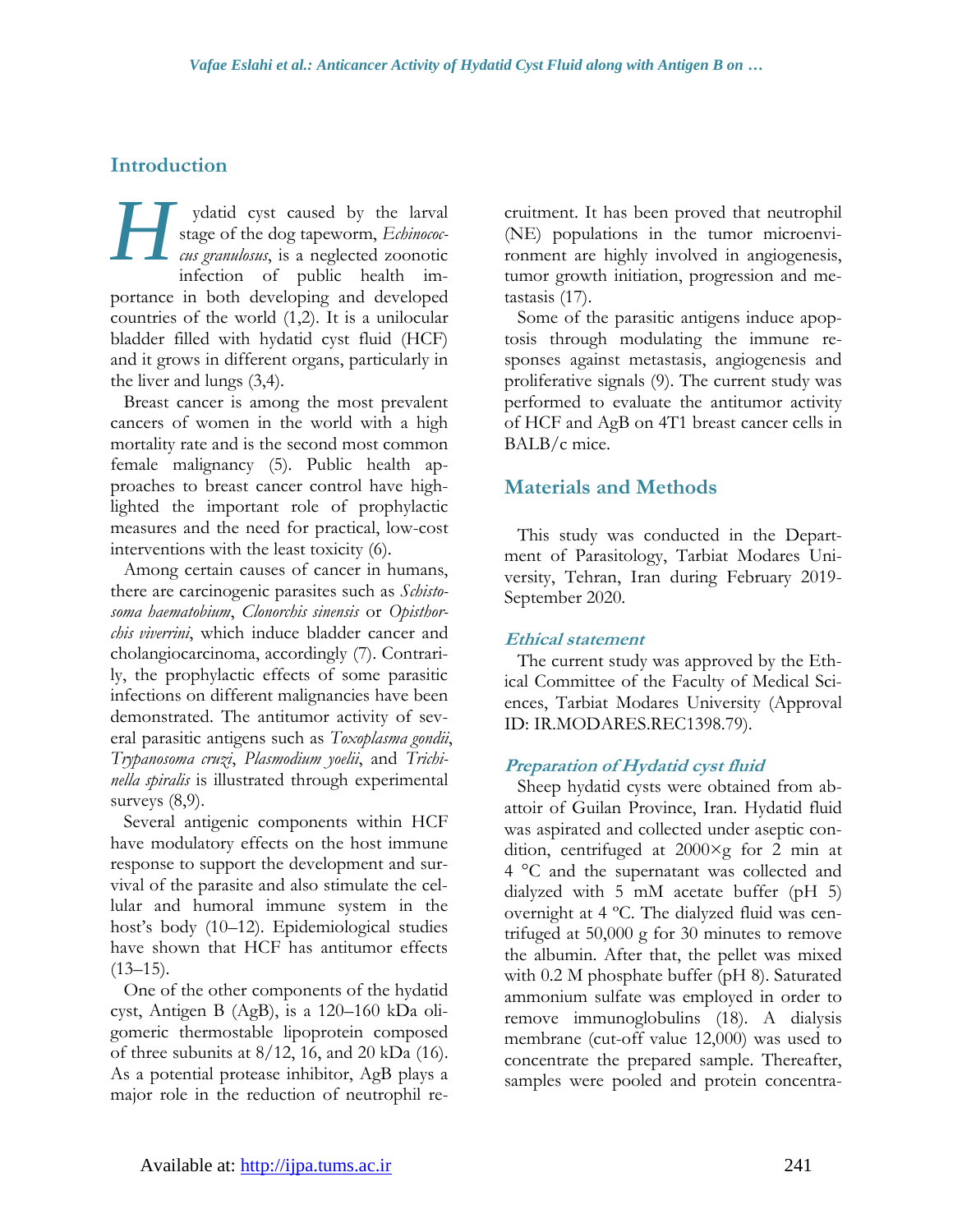tion of the fluid was measured using Bradford assay (19).

#### **Preparation of AgB**

AgB was obtained using a boiling water bath for 15 min and centrifuging them at 50,000g for 60 min. Polyacrylamide gel electrophoresis with 12.5% sodium dodecyl sulfate (SDS-PAGE) and Coomassie brilliant blue staining was used to evaluate the presence and quality of AgB subunits based on protocols described by Laemmli using the BIO-RAD apparatus (18). Subunits at 8-12, 16, and 20-24 kDa are attributed to AgB of hydatid cyst (20).

#### **Cell line, Animal model, Antigen injection, and implantation of tumor cells**

Mouse breast adenocarcinoma (4T1) cell line was purchased from the National Cell Bank of Iran (Pasteur Institute, Tehran, Iran) and cultured in RPMI-1640 medium (Gibco: AC16- 012) supplemented with 10% heat-inactivated fetal bovine serum (FBS) (Gibco:42F0375K), 2mM L-glutamine, 100 μg/ml of streptomycin (Gibco, USA) and 100 units/ml of penicillin. The cells were kept in a humidified incubator at 37 °C in a 5% carbon dioxide  $(CO_2)$  condition. Subsequently, the cells were harvested with  $0.5$  g/l trypsin along with  $0.2$  g/l Ethylenediaminetetraacetic acid (EDTA) for 3min.

The experiment was performed on 80 female BALB/c mice (6-8 weeks old) purchased from Royan Institute for Stem Cells and Developmental Biology (Tehran, Iran).

Animals were randomly divided into eight groups, with 10 mice in each group. One of the control groups received adjuvant (aluminum hydroxide=alum) via intraperitoneal injection and the other was injected with PBS. As previously described, mice in the experimental groups were injected intraperitoneally (on days 1, 7, 15, and 23) with different concentrations (100, 300, and 500  $\mu$ g/ml) of HCF and AgB diluted in 100 μl PBS and alum (14). Seven days after the last treatment, a subcutaneous injection into the right flank was performed with  $7 \times 10^5$  4T1 cells in 100 µl PBS (Fig. 1). Then, mice were kept in a laboratory condition without any treatment.

| Intraperitoneal injection on days (1, 7, 16 and 23) | Collecting serum samples                                                   | Right flank injection of 4T1 cells on day 30 |
|-----------------------------------------------------|----------------------------------------------------------------------------|----------------------------------------------|
| (IF injection of HCF + Alum)                        | (7x 10 <sup>p</sup> 4T1 Cells+Alurs)<br>72 hours after the last injection. |                                              |
| (IP injection of AgB+ Alum)                         |                                                                            | [7x 10 <sup>6</sup> 4T1 Cells+Akan]          |
| (IP injection of PBS+ Alum)                         |                                                                            | (7x 10 <sup>b</sup> 4T1 Cells+Alum)          |

**Fig. 1:** Schematic illustration of AgB and HCF injection and 4T1 implantation in BALB/c mice

#### **Tumor volume measurement**

To determine the prophylactic effect of HCF antigens and AgB on 4T1 breast tumor growth in BALB/c mice, 7 days after cancer cell inoculation, the animals in each group were inspected for tumor growth, and tumor size was measured on alternate days for up to 4 weeks using a digital caliper vernier (Mitutoyo, Japan), and the volumes were calculat-

ed using the following formula:  $V_t = (\pi/6) \times$  $LW^2$ 

( $V_t$  = tumor volume,  $\pi$  = 3.14, L = length of tumor, and  $W = \text{width of tumor}$ .

Table 1 is provided to show the tumor size reported on days 15, 19, 23, 27, and 31. On day 31, the mice were humanely euthanized by CO<sup>2</sup> inhalation, without removing animals from their cages.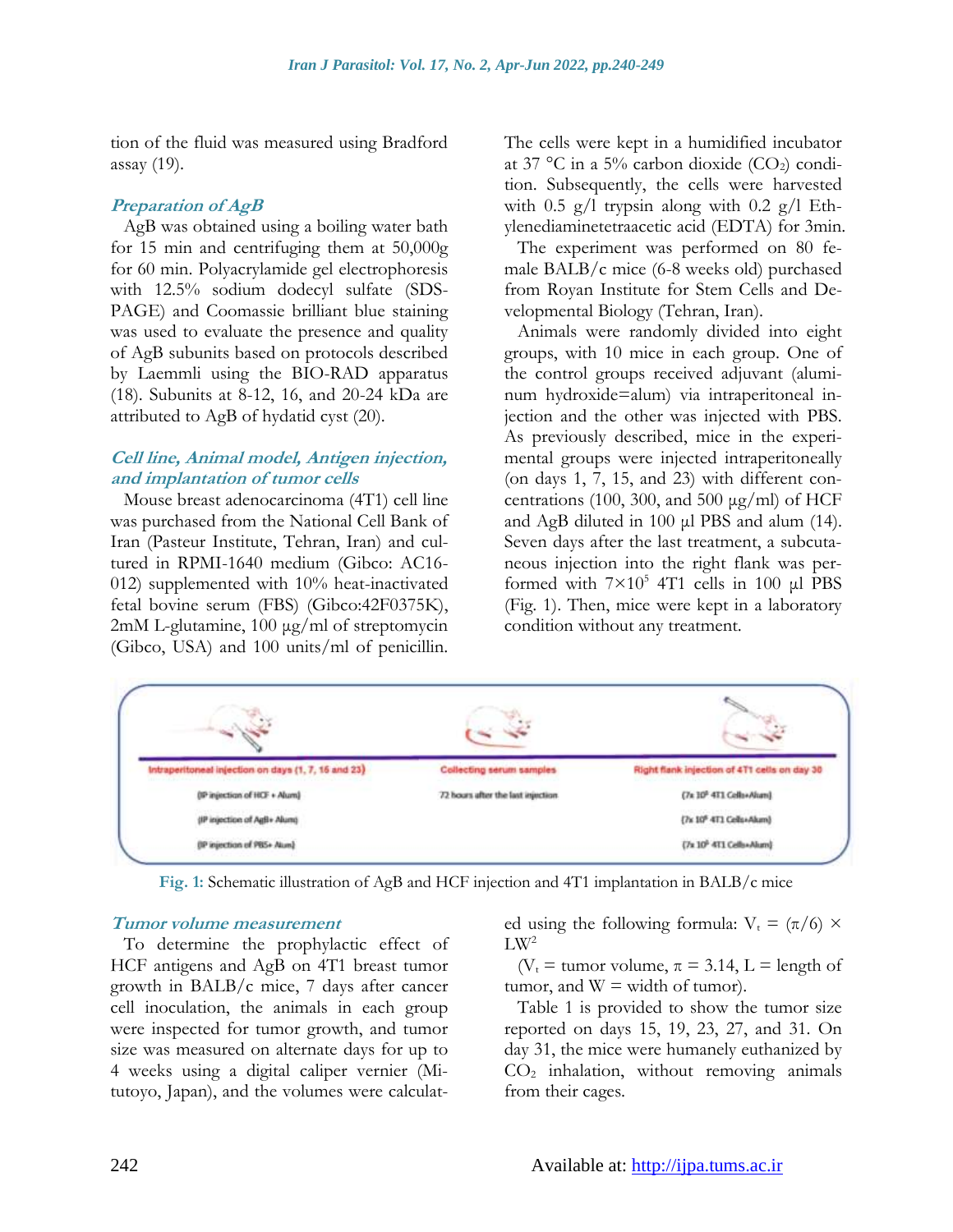Table 1: The tumor volume (Mean  $\pm$  SEM, mm<sup>3</sup>) of mice in control groups and mice injected with different concentrations of alum-absorbed hydatid cyst fluid, and antigen B (100, 300, and 500 μg/ml) following determined days after challenge with 4T1 tumor cells

| Experimental             | Day after cell inoculation |                   |                   |                   |                    |  |  |
|--------------------------|----------------------------|-------------------|-------------------|-------------------|--------------------|--|--|
| <b>Groups</b>            | Day 15th                   | Day 19th          | Day 23th          | Day 27th          | Day 31th           |  |  |
| Mice injected with AgB   |                            |                   |                   |                   |                    |  |  |
| Group 1 $(100 \mu g/ml)$ | $271,8 \pm 22,58$          | $457,4 \pm 35,17$ | $673,3 \pm 81,43$ | $841,8 \pm 38,25$ | $1011,6 \pm 45,39$ |  |  |
| Group 2 $(300 \mu g/ml)$ | $232,6 \pm 20,28$          | $296,5 \pm 31,64$ | $373,2 \pm 66,48$ | $472,8 \pm 30,25$ | $552,1 \pm 66,53$  |  |  |
| Group $3(500 \mu g/ml)$  | $256,8 \pm 46,38$          | $365,3 \pm 46,19$ | $423,6 \pm 33,27$ | $537,2 \pm 50,5$  | $690,6 \pm 28,74$  |  |  |
| Mice injected with HCF   |                            |                   |                   |                   |                    |  |  |
| Group 1 $(100 \mu g/ml)$ | $240,6 \pm 23,59$          | $423,9 \pm 47,78$ | $651.6 \pm 34.85$ | $811,3 \pm 90,76$ | $1134,1 \pm 33,30$ |  |  |
| Group 2 $(300 \mu g/ml)$ | $168,9 \pm 47,73$          | $277,4 \pm 55,38$ | $354,5 \pm 83,80$ | $429,5 \pm 91,51$ | $501.4 \pm 97.41$  |  |  |
| Group $3(500 \mu g/ml)$  | $241,8 \pm 46,38$          | $301,3 \pm 84,16$ | $414,6 \pm 63,24$ | $526,0 \pm 160,5$ | $604.0 \pm 126.4$  |  |  |
| Control groups           |                            |                   |                   |                   |                    |  |  |
| Control 1 (Alum)         | $290,2 \pm 39,25$          | $391,4 \pm 64,91$ | $665,8 \pm 91,55$ | $934,0 \pm 113,8$ | $1250.4 \pm 233.4$ |  |  |
| Control 2 (PBS)          | $296,5 \pm 34,87$          | $387,8 \pm 52,31$ | $698,8 \pm 84,55$ | $912,0 \pm 102,7$ | $1292,0 \pm 257,2$ |  |  |
| $P$ value                | NS.                        | NS.               | NS.               | < 0.05            | < 0.05             |  |  |

NS: Not significant

#### **Measurement of cytokines in serum**

Serum specimens were separated from the collected blood of mice (72 hours after the last exposure to the antigens). Serum levels of Th1 [IL-2, IL-12, tumor necrosis factor-alpha (TNF-α), interferon-γ (IFN-γ)] and Th2 [(IL-4 and IL-6)] cytokines were measured using mouse enzyme-linked immunosorbent assay (ELISA) kit (Invitrogen), according to the manufacturer's protocol. The optical density (OD) was calculated at 450 nm using a microplate reader (BioTek Instruments, Winooski, VT, USA).

#### **Histopathology**

The mice were sacrificed on day 31, and the tumor mass was removed for histopathological evaluation. Briefly, the excised breast tumor tissue was fixed in 10% formaldehyde solution. The routine paraffin technique was applied to process the tissues. Then, the prepared sections (4 μm) were stained via hematoxylin and eosin (H & E) staining method, and histological identification was done by OLYMPUS-BX51 microscope (10×, 40×) (21).

#### **Statistical analysis**

Statistical analyses were performed via twoway analysis of variance (ANOVA) followed by a post–hoc Bonferroni's test to evaluate the significant differences among the groups. SPSS Statistics 22 software (IBM Corp., Armonk, NY, USA), Graph Pad Prism version 8.0.1, and Paired Student's *t*-test were employed to analyze differences in the experiments for statistical significance. The analysis of results was represented as means ±SD and 95% confidence interval (CI). Values of *P* < 0.05 were regarded as statistically significant.

#### **Results**

#### **Tumor size**

There was a significant increase in the tumor size of mice in control groups compared to the other groups  $(P< 0.05)$ . In animals injected with HCF (300 μg/ml) and AgB (500  $\mu$ g/ml), the tumor size was considerably smaller than in control groups (after 31 days). However, the lowest tumor size was observed in animals from HCF groups (Table 1).

#### **Cytokine level determination**

The level of Th1 cytokines (IL-2, IL-12, TNF-α, IFN-γ) was elevated in animals inject-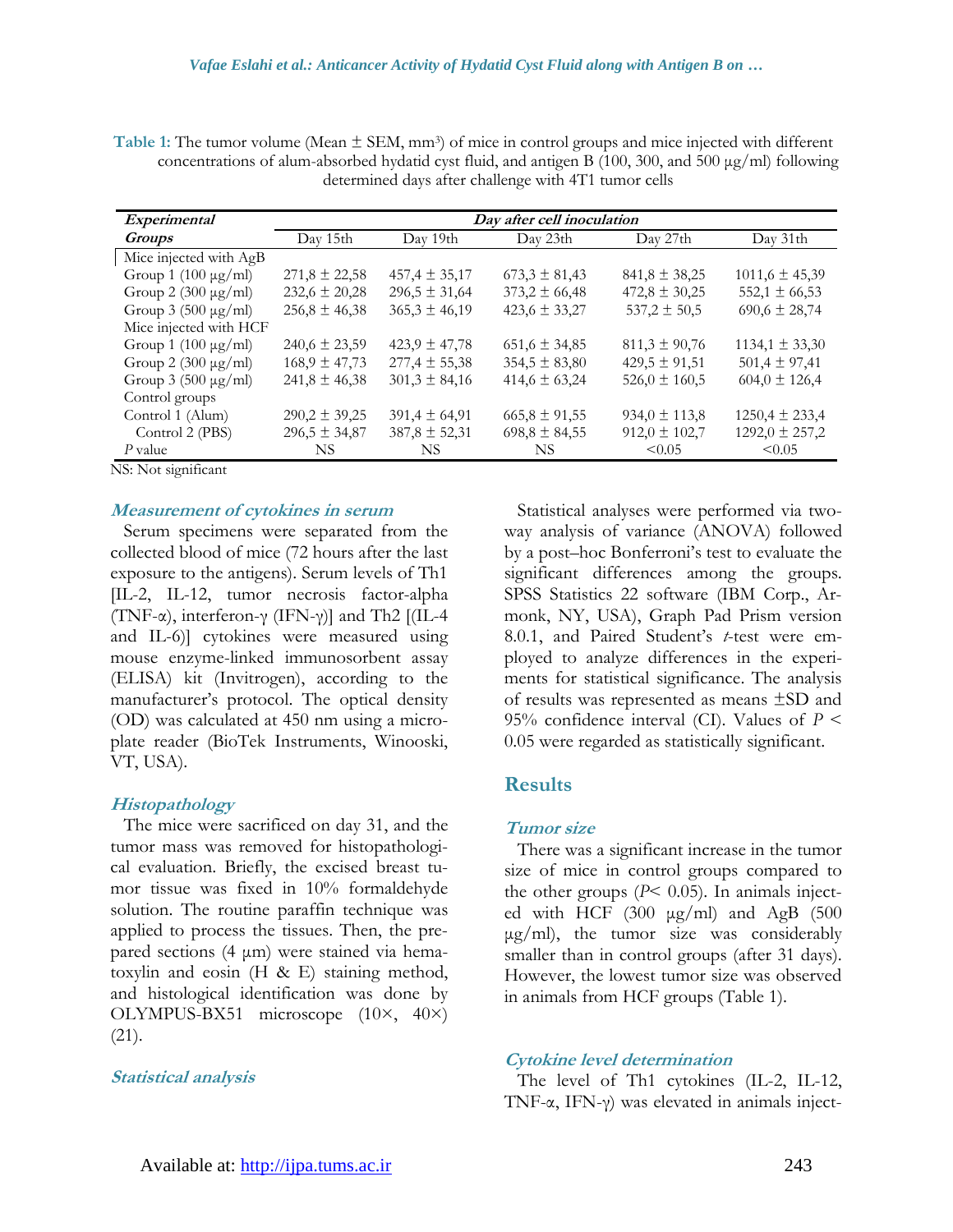ed with HCF and AgB compared to the control groups  $(P< 0.05)$ . In addition, the serum levels of Th2 cytokines (IL-4 and IL-6) were decreased in animals injected with HCF and AgB ( $P \le 0.05$ ). There was a significantly lower amount of Th2 cytokines in groups injected with 300 μg/ml of HCF. As well, the higher amounts of Th1 cytokines in these groups were significant  $(P< 0.05)$ . Fig. 2 shows the serum concentration of cytokines in all groups 72 hours after the last exposure to antigen at different concentrations.



**Fig. 2:** The serum levels of Th1 (IL-2, IL-12, TNF-α, IFN-γ) and Th2 (IL-4 and IL-6) (pg/ml) cytokines in BALB/c mice 72 hours after the last exposure to different concentrations (100, 300 and 500 μg/ml) of AgB and HCF and in control groups. The results show mean  $\pm$  SEM and asterisk indicates ( $P \le 0.05$ )

#### **Histopathological studies**

The sections of breast tissue from the control group revealed infiltration of tumor cells and neoplastic cells with pleomorphic, largeshaped hyperchromatic nuclei and a small amount of cytoplasm (Fig. 3A). The tissue sections from AgB (100 μg/ml), HCF (100 μg/ml) and AgB (300 μg/ml) injected groups showed a histological pattern similar to the control group and there was an increased mitotic figure, eosinophilic cytoplasm, swelling of nuclei and vacuolation of cytoplasm (Fig. 3B, 3C and 3D). In HCF (300 μg/ml and 500  $\mu$ g/ml) and AgB (500  $\mu$ g/ml) groups, primary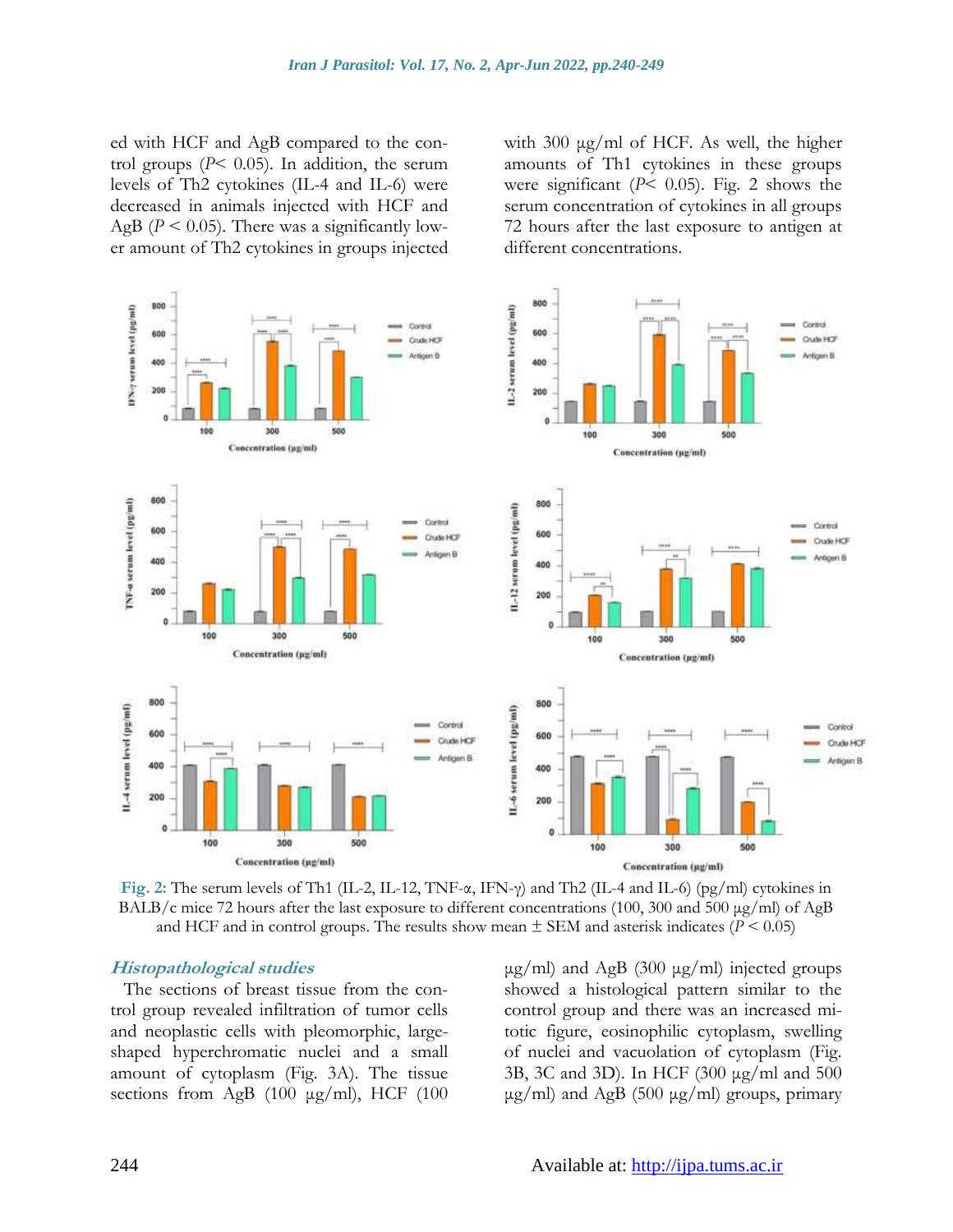breast tumors developed. However, granulation and/or fibrosis were seen with no mitotic figure and there was not an evident atypia. The rate of the morphologically normal cells was significantly higher than cells with nuclear pleomorphism (Fig. 3E, 3F, and 3G).



**Fig. 3:** Histological findings of breast cancer tissue (stained with H & E) induced by 4T1 cell line with a magnification of (×10) and (×40); (**A**) control group; (**B**) group injected with 100 μg/ml AgB and HCF; (**C**) group injected with 100 μg/ml HCF; (**D**) group injected with 300 μg/ml AgB; (**E**) group injected with 300 μg/ml HCF; (**F**) group injected with 500 μg/ml AgB; (**G**) group injected with 500 μg/ml HC

#### **Discussion**

Particular attention is paid to different antigenic components of helminthic parasites to be an applicable candidate for the prevention and treatment of cancers, autoimmune disorders, and inflammatory diseases, as they control the immune system through regulatory pathways (8,22,23). This study evaluated the antitumor activity of HCF and AgB on the 4T1 breast cancer cell line in BALB/c mice.

We outlined that tumor size was decreased in HCF and AgB groups compared to the control group. Nevertheless, the progression in tumor growth was lower in HCF groups than in AgB groups. In agreement with these results, previous studies have shown that HCF antigenic contents inhibit tumor growth in a mouse model of melanoma cancer (11,24). Likewise, a study showed the HCF-driven anticancer effect in the murine model of colon cancer (14). Moreover, the property of causing apoptosis by HCF and protoscolices has been described via in vitro studies before (12, 25– 27). Karadayi et al. indicated that the serum samples of hydatid disease patients have a cytotoxic effect on human lung small cell carcinoma cells (28).

Th1 cytokines are involved in the upregulation of an effective anti-cancer immune response. While, Th2 cytokines are important in the upregulation of humoral immunity and appear to improve breast tumor progression (29). The increased levels of Th1 cytokines (IL-2, IL-12, TNF-α, and IFN-γ) in HCF and AgB groups can illustrate that T cells are shifted to type-I immune response.

IFN-γ plays an important role in cancer immune surveillance and inhibits tumor growth by directly affecting tumor cells (30,31). Antigen-presenting cells (APCs) are activated by IFNγ signaling to enhance IL-12 and IL-18 production (30,32). Also, increased amounts of IFN-γ inhibit the angiogenesis of the tumor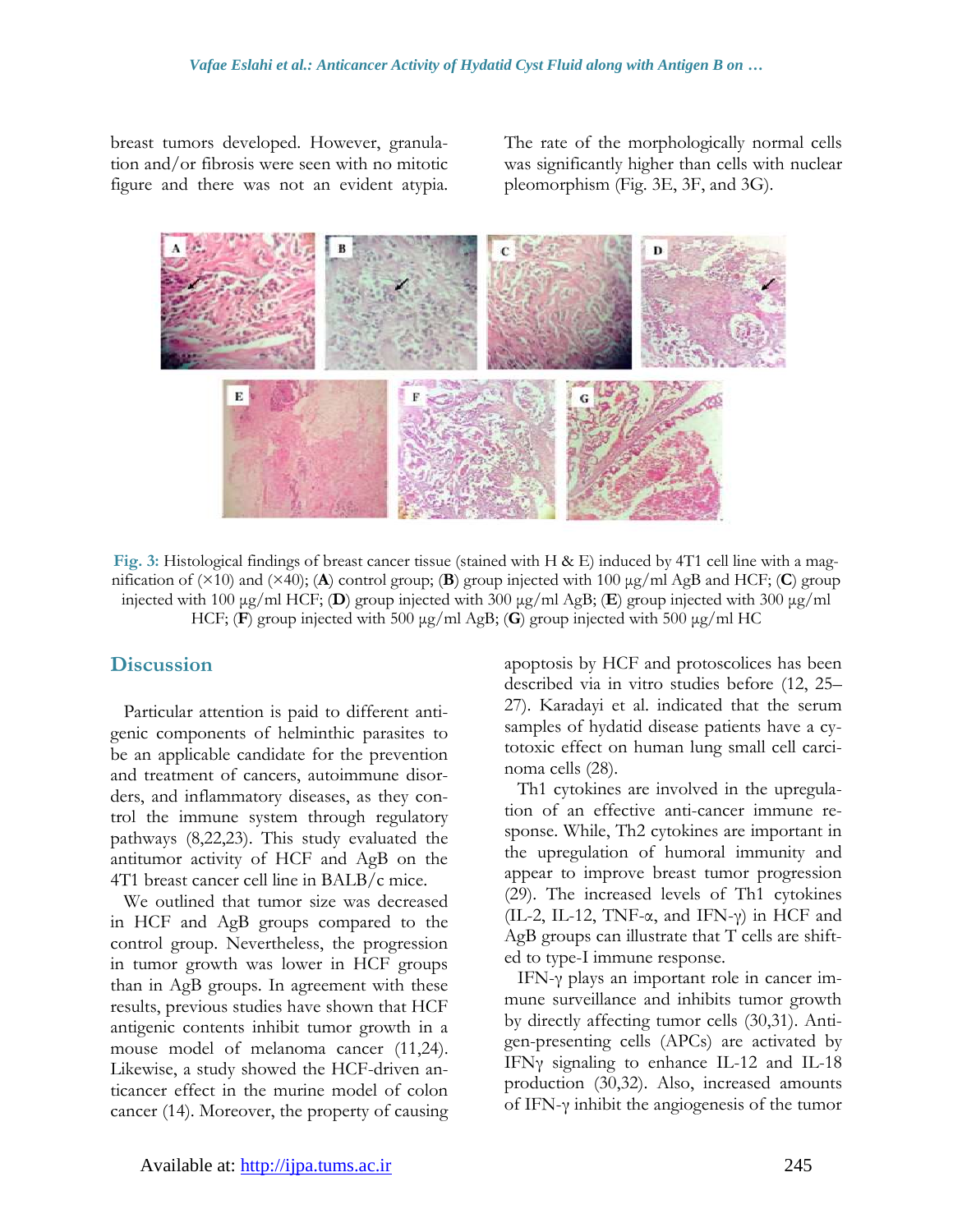tissues (32). The present research was consistent with studies that have proven hydatid cyst-driven production of IFN-γ and the role of Th1 in regulation of hydatid cyst (16). As well, former investigations showed a measurable amount of IFN- $\gamma$  in the serum of hydatid patients (33).

We observed a decrease in Th2 cytokines (IL-4 and IL-6) in AgB and HCF groups. Studies on preclinical subjects of cancer suggested that IL-6 is a promoter of tumorigenicity, angiogenesis, and metastasis (34). An experimental study on breast cancer showed that Hydatid Cyst Wall Antigens considerably increased the serum levels of IL2, TNF-α, IFN-γ, and IL4 in mice (35). Similarly, another research discovered that IL2, IFN‑γ, and TNF‑α serum levels were significantly increased in the group injected with HCF and 78 kDa fraction antigens (36). An investigation of serum samples in patients with colorectal cancer showed that it was associated with a decrease in IL-12 level and an increase in IL-10 level (37).

The components within HCF can activate dendritic cells to induce IL-12 and IL-6 production and stimulate a combined Th1/Th2 response against parasitic antigens (38). However, we found that the amount of IL-6 was reduced to the lowest level in the HCF and AgB groups (300 μg/ml), which antitumor functions were detected at the highest rate.

HCF contains a wide range of immunomodulatory elements affecting both cellular and humoral immune responses in the host's body (39). Moreover, the function of cellular immunity is considerably improved during the initial stages of hydatid cyst disease (40). During hydatidosis, the type and amount of antigens released by the parasite have a main role in the alternation of immune responses (41).

A review of experimental studies revealed some common antigens between parasites and autoimmune diseases such as Crohn's disease, ulcerative colitis, multiple sclerosis, and asthma (8,21,42). The antigenic similarities between some parasites and cancers cause to immune responses against parasitic infections, which can strengthen the immunogenicity of tumor antigens (43). There are some types of peptides existing in the larval and adult stages of *E. granulosus* as well as in the serum of hydatid patients that induce antitumor activity  $(44)$ .

Th1 cells are essential to initiate an effective antitumor immune response and they can recognize mucin-like peptides, which are abundant in human carcinoma cells of the breast, ovary, pancreas, colon and lung (38,45). The humoral immune response to mucins lead to the survival of breast carcinoma patients during the early stages of the disease (46). In addition, Tn antigens are common between cancer and hydatid cyst and they may affect cancer growth and antitumor activity (47).

In the present study, we observed a reduction in both tumor volume and carcinogenesis in breast tissue in mice injected with 300 μg/ml of HCF and 500 μg/ml of AgB. Furthermore, our histological observations suggested that these concentrations of HCF and AgB affect breast cancer by altering histological changes, confirming their antitumor potential. However, based on our cytokine assay, the anti-carcinogenic activity of 300 μg/ml of HCF was more efficient than 500 μg/ml of AgB. In the same way, in a study on mice melanoma tumor, injection of hydatid cyst antigens could inhibit tumor growth (48).

The ratio of Th1 to Th2 cells (Th1/Th2 balance) is derived from a hypothesis suggesting that mouse Th cells express different cytokine pathways (49). We revealed that intraperitoneal injection of hydatid cyst components in mice can be similar to the condition when a cyst ruptures within the host's body, in which the Th1/Th2 ratio is polarized toward the Th1 response. On the other hand, the anticancer effect of hydatid cyst is probably related to the Th1 type immune response developed during specific stages of infection (50).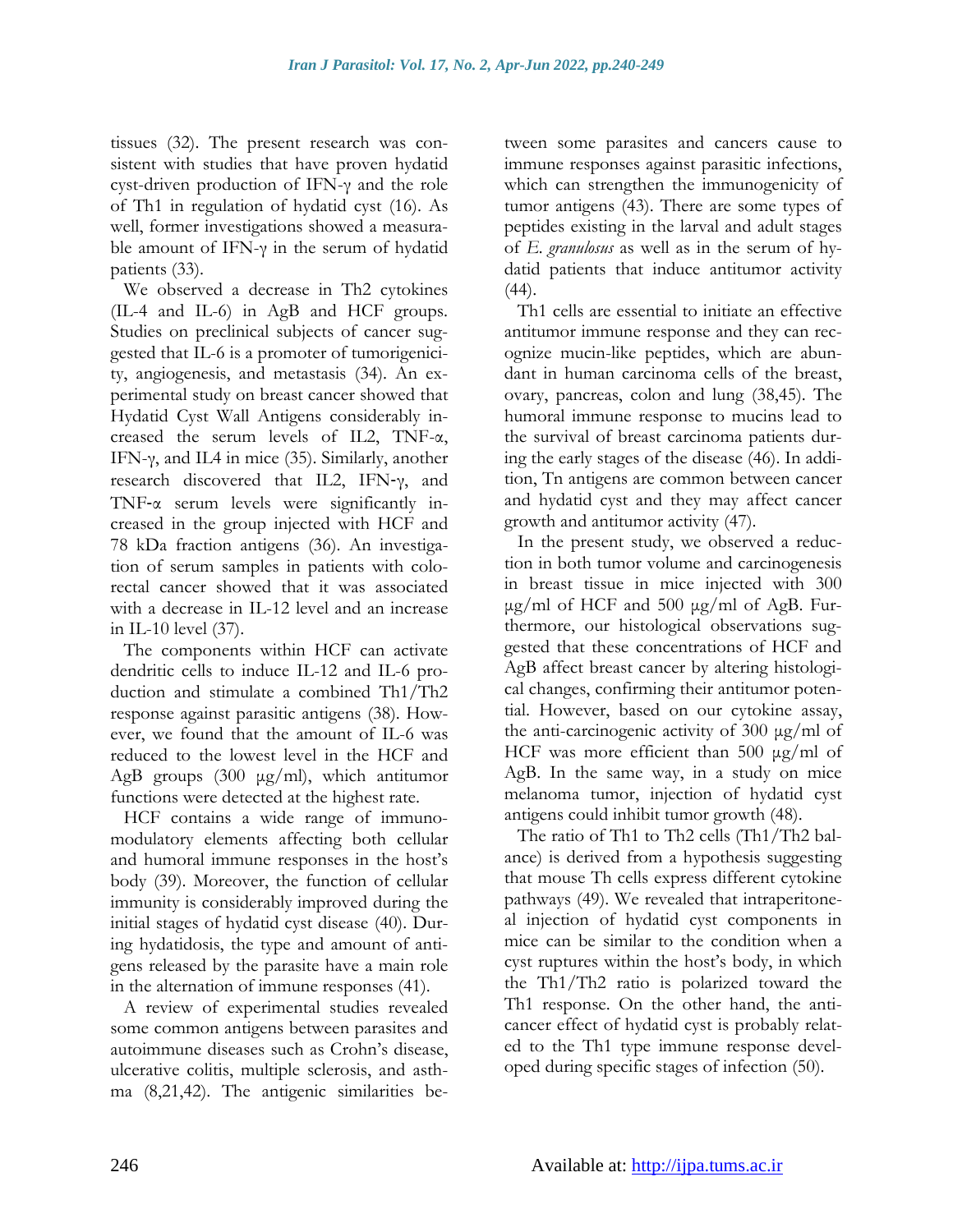# **Conclusion**

HCF and AgB have a prophylactic impact on breast cancer. The reduced tumor size detected in AgB and HCF groups may be connected with the role of the Th1 immune response in reducing tumor cell growth. The possible antitumor effect of parasites may be due to the mutual antigenic compositions between these infectious pathogens and cancer leading to induction of innate or acquired immunity to activate anti-angiogenesis pathways. Thus, parasitic antigens can be applied for prophylactic approaches or immunotherapy of different types of malignancies such as breast cancer. However, more comprehensive and precise experiments are required to investigate the relevant anticancer mechanism.

# **Acknowledgements**

The authors would like to appreciate all the staff of the Department of Parasitology, Tarbiat Modares University, Tehran, Iran. This research was financially supported by Tarbiat Modares University.

# **Competing interest**

The authors declare that they have no conflict of interest.

### **References**

- 1. Omidinia N, Zibaei M, Hosseini H, et al. Human hydatidosis in Alborz Province: a 5-year retrospective epidemiological analysis of hospitalized cases. Ann Parasitol. 2020;66(4):587– 592 .
- 2. Eslahi AV, Olfatifar M, Karim MR, et al. Global incidence of helminthic contamination of vegetables, cucurbits and fruits: A systematic review and meta-analysis. Food Control. 2021;108582 .
- 3. Golassa L, Abebe T, Hailu A. Evaluation of crude hydatid cyst fluid antigens for the serological diagnosis of hydatidosis in cattle. J Helminthol. 2011;85(1):100-8.
- 4. Maleki B, Dalimi A, Majidiani H, et al. Parasitic Infections of Wild Boars (*Sus scrofa*) in Iran: A Literature Review. Infect Disord Drug Targets. 2020;20(5):585–597 .
- 5. Torre LA, Bray F, Siegel RL, et al. Global cancer statistics, 2012. CA Cancer J Clin. 2015; 65(2):87-108.
- 6. Love RR, Love SM, Laudico A V. Breast Cancer from a Public Health Perspective. Breast J. 2004;10(2):136-40.
- 7. Brindley PJ, da Costa JMC, Sripa B. Why does infection with some helminths cause cancer? Trends Cancer. 2015;1(3):174–182 .
- 8. Darani HY, Yousefi M. Parasites and cancers: Parasite antigens as possible targets for cancer immunotherapy. Future Oncol. 2012;8(12):1529-35.
- 9. Callejas BE, Martínez-Saucedo D, Terrazas LI. Parasites as negative regulators of cancer. Biosci Rep. 2018; 38(5): BSR20180935.
- 10. Tanyeli O, Dereli Y, Mercan I, et al. New World's old disease: Cardiac hydatid disease and surgical principles. Cardiovasc J Afr. 2017; 1;28(5):304-308.
- 11. Chookami MB, Sharafi SM, Sefiddashti RR, et al. Effect of two hydatid cyst antigens on the growth of melanoma cancer in C57/black mice. J Parasit Dis. 2016;40(4):1170-1173 .
- 12. Zhang W, Ross AG, McManus DP. Mechanisms of Immunity in Hydatid Disease: Implications for Vaccine Development. J Immunol. 2008;181(10):6679-85.
- 13. Gao XY, Zhang GH, Huang L. Modulation of human melanoma cell proliferation and apoptosis by hydatid cyst fluid of *Echinococcus granulosus* [Corrigendum]. Onco Targets Ther. 2018;11:1447.
- 14. Berriel E, Russo S, Monin L, et al. Antitumor activity of human hydatid cyst fluid in a murine model of colon cancer. Scientific World Journal. 2013;2013:230176 .
- 15. Badri-Chookami M, Sharafi SM, Rafeie R, et al. Effect of alive protoscoleces of hydatid cyst on the growth of melanoma cells in mouse model. J Isfahan Med Sch. 2014; 32 (281): 486-492.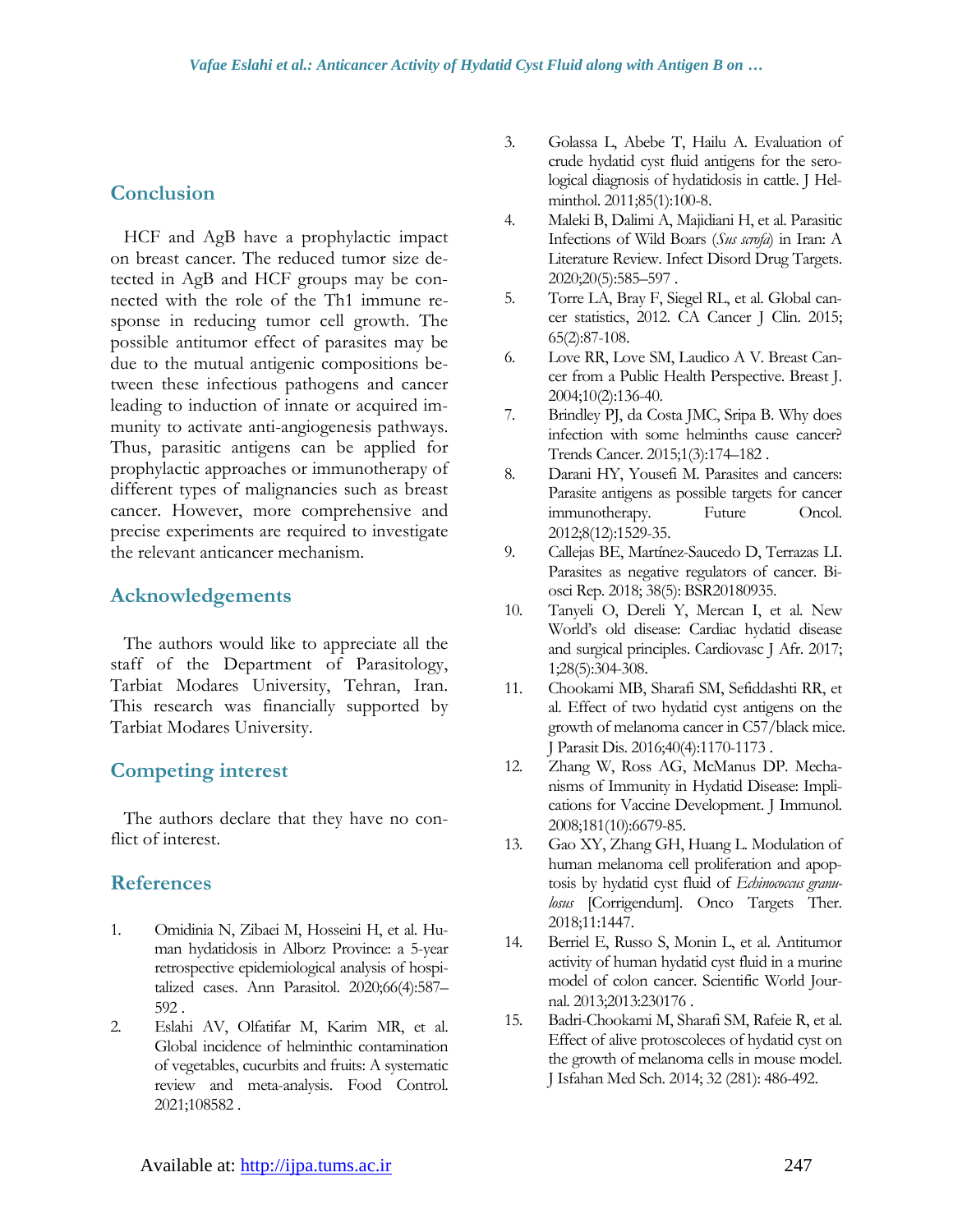- 16. Siracusano A, Delunardo F, Teggi A, et al. Host-parasite relationship in cystic echinococcosis: An evolving story. Clin Dev Immunol. 2012; 2012: 639362.
- 17. Ranasinghe SL, McManus DP. *Echinococcus granulosus*: cure for cancer revisited. Front Med (Lausanne). 2018;5:60 .
- 18. Rahimi H, Sadjjadi SM, Sarkari B. Performance of antigen B isolated from different hosts and cyst locations in diagnosis of cystic echinococcosis. Iran J Parasitol. 2011;6(1):12-9.
- 19. Bradford MM. A rapid and sensitive method for the quantitation of microgram quantities of protein utilizing the principle of protein-dye binding. Anal Biochem. 1976; 72:248-54 .
- 20. Ioppolo S, Notargiacomo S, Profumo E, et al. Immunological responses to antigen B from *Echinococcus granulosus* cyst fluid in hydatid patients. Parasite Immunol. 1996;18(11):571-8.
- 21. Badri M, Ghaffarifar F, Hassan ZM, et al. Immunoregulatory effects of somatic extract of *Toxocara canis* on airway inflammations in murine model. Iran J Parasitol. 2020;15(4):500– 510 .
- 22. Maizels R, Yazdanbakhsh M. T-cell regulation in helminth parasite infections: implications for inflammatory diseases. Chem Immunol Allergy. 2008;94:112–23 .
- 23. Smallwood TB, Giacomin PR, Loukas A, et al. Helminth immunomodulation in autoimmune disease. Front Immunol. 2017; 24;8:453 .
- 24. Darani H, Sharafi S, Mokarian F, et al. Therapeutic Effect of Hydatid Cyst Liquid on Melanoma Tumor Growth in Mouse Model. Journal of Advances in Medicine and Medical Research. 2016;18(2):1-7 .
- 25. Yousofi Darani H, Soozangar N, Khorami S, et al. Hydatid cyst protoscolices induce cell death in WEHI-164 fibrosarcoma cells and inhibit the proliferation of baby hamster kidney fibroblasts in vitro. J Parasitol Res. 2012; 2012: 304183 .
- 26. Daneshpour S, Kefayat A, Mofid M, et al. Effect of Hydatid Cyst Fluid Antigens on Induction of Apoptosis on Breast Cancer Cells. Adv Biomed Res. 2019; 8: 27 .
- 27. Amirmajdi MM, Sankian M, Mashhadi IE, et al. Apoptosis of human lymphocytes after exposure to hydatid fluid. Iran J Parasitol. 2011; 6(2): 9–16.
- 28. Karadayi S, Arslan S, Sumer Z, et al. Does hydatid disease have protective effects against lung cancer? Mol Biol Rep. 2013;40(8):4701-4
- 29. Hong C-C, Yao S, McCann SE, et al. Pretreatment levels of circulating Th1 and Th2 cytokines, and their ratios, are associated with ERnegative and triple negative breast cancers. Breast Cancer Res Treat. 2013;139(2):477–88 .
- 30. Ni L, Lu J. Interferon gamma in cancer immunotherapy. Cancer Medicine. 2018;7(9):4509- 4516.
- 31. Castro F, Cardoso AP, Gonçalves RM, et al. Interferon-gamma at the crossroads of tumor immune surveillance or evasion. Frontiers in Immunology. 2018;9:847 .
- 32. Farsam V, Hassan ZM, Zavaran-Hosseini A, et al. Antitumor and immunomodulatory properties of artemether and its ability to reduce CD4  $+$  CD25 + FoxP3 + T reg cells in vivo. Int Immunopharmacol. 2011; 11(11):1802-8 .
- 33. Piccoli L, Meroni V, Genco F, et al. Serum cytokine profile by ELISA in patients with echinococcal cysts of the liver: A stage-specific approach to assess their biological activity. Clin Dev Immunol. 2012; 1;201: 483935.
- 34. Korkaya H, Liu S, Wicha MS. Breast cancer stem cells, cytokine networks, and the tumor microenvironment. J Clin Invest. 2011;121(10):3804–9 .
- 35. Shakibapour M, Shojaie B, Darani HY. Immunization with hydatid cyst wall antigens can inhibit breast cancer through changes in serum levels of Th1/Th2 cytokines. Int J Prev Med. 2020; 11:189 .
- 36. Daneshpour S, Rostamirad S, Kefayat A, et al. Identifying the most effective hydatid cyst fluid fraction for anticancer vaccination of 4T1 breast tumor-bearing mice. Int J Prev Med. 2019; 10: 143.
- 37. O'Hara RJ, Greenman J, MacDonald AW, et al. Advanced colorectal cancer is associated with impaired interleukin 12 and enhanced interleukin 10 production. Clin Cancer Res. 1998; 1;4(8):1943-8.
- 38. Kanan JHC, Chain BM. Modulation of dendritic cell differentiation and cytokine secretion by the hydatid cyst fluid of *Echinococcus granulosus*. Immunology. 2006;118(2):271-8 .
- 39. Siracusano A, Riganò R, Ortona E, et al. Immunomodulatory mechanisms during Echino-